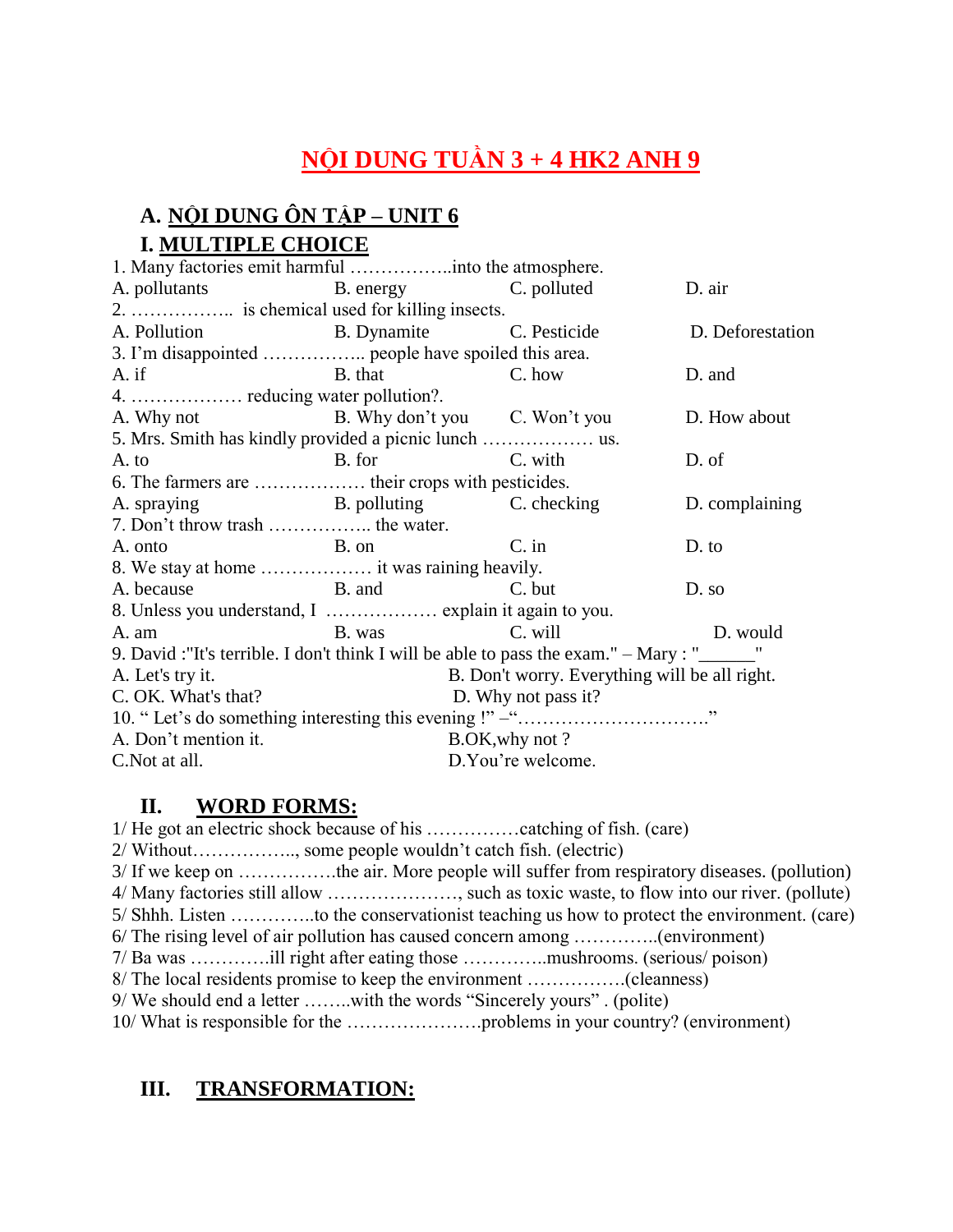- 1. Don't hope to be successful without trying your best.
- If \_\_\_\_\_\_\_\_\_\_\_\_\_\_\_\_\_\_\_\_\_\_\_\_\_\_\_\_\_\_\_\_\_\_\_\_\_\_\_\_\_\_\_\_\_\_\_\_\_\_\_\_\_\_\_\_\_\_\_\_\_\_\_\_\_\_\_\_\_\_
- 2. Review the lesson carefully and he will pass the exam.

If **\_\_\_\_\_\_\_\_\_\_\_\_\_\_\_\_\_\_\_\_\_\_\_\_\_\_\_\_\_\_\_\_\_\_\_\_\_\_\_\_\_\_\_\_\_\_\_\_\_\_\_\_\_\_\_\_\_\_\_\_\_\_\_\_\_\_\_\_\_\_.**

3. Get out of my house or I'll call the police.

If \_\_\_\_\_\_\_\_\_\_\_\_\_\_\_\_\_\_\_\_\_\_\_\_\_\_\_\_\_\_\_\_\_\_\_\_\_\_\_\_\_\_\_\_\_\_\_\_\_\_\_\_\_\_\_\_\_\_\_\_\_\_\_\_\_\_\_\_\_\_

4. It was cold, so I turned the heating on.

 $\rightarrow$  Because

5. We can't swim in this river because the water is highly polluted.

 $\rightarrow$  Because of

6. He failed the exam because of not learning the lesson carefully.

 $\rightarrow$  Because

7. She wants her son to take part in the social activities.

 $\rightarrow$  She suggests that

- 8. " Why don't you stop working and take a rest, Peter? "
- $\rightarrow$  I suggest that
- 9. My uncle cooks very well at a famous restaurant.

 $\rightarrow$  My uncle is

10. Hoa is a very hard-working student.

Hoa\_\_\_\_\_\_\_\_\_\_\_\_\_\_\_\_\_\_\_\_\_\_\_\_\_\_\_\_\_\_\_\_\_\_\_\_\_\_\_\_\_\_\_\_\_\_\_\_\_\_\_\_\_\_\_\_\_\_\_\_\_\_\_\_\_\_\_\_\_\_\_\_

#### **B. NỘI DUNG BÀI MỚI – UNIT 7 LISTEN AND READ**

- 1. enormous (a) : to lớn, khổng lồ
- 2. plumber (n) : thợ sửa ống nước
- 3. crack (n) : vết nứt
- 4. faucet (n) : vòi nước
	- $\rightarrow$  dripping faucet : vòi nước đang chảy
- 5. water/ electricity bill (n) : hóa đơn tiền nước/ tiền điện
- 6. turn off  $\cdot$  tắt  $\#$  turn on  $\cdot$  mở

#### **READ**

- 1. luxury (n) : hàng xa xỉ.
- 2. necessary (a) : cần thiết

 $\rightarrow$  necessity (n) : hàng cần thiết

3. consume (v) : tiêu thụ

 $\rightarrow$  consumer (n) : người tiêu thu

 $\rightarrow$  consumption (n) : sự tiêu thụ

- 4. effective (a) : hiệu quả
- 5. product (n) : sản phẩm
- 6. account for : chiếm
- 7. light bulb : bóng đèn
	- $\rightarrow$  energy saving bulb : bóng đèn tiết kiệm năng lượng
- 8. label (n/v) : nhãn/ dán nhãn
- 9. scheme (n) : kế hoạch
	- $\rightarrow$  labeling scheme : kế hoạch dán nhãn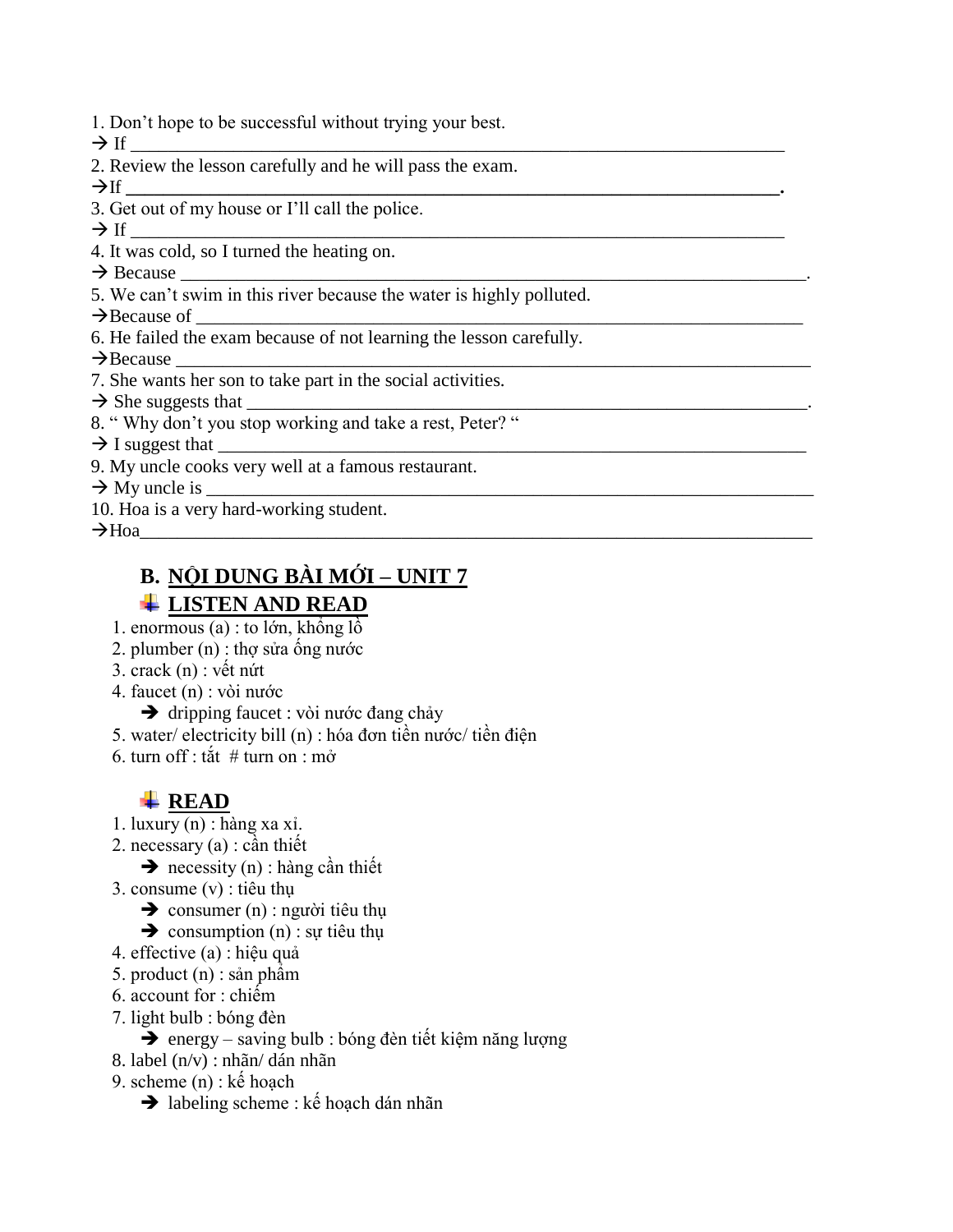10. energy efficiency : hiệu suất năng lượng

11. be compared with : được so sánh với

12. category (n) : loại/ hạng mục

13. ultimate (a) : cuối cùng

14 innovate (v) : đổi mới

 $\rightarrow$  innovation (n) : sự đổi mới

#### **LISTEN**

- 1. source of power : nguồn năng lượng
- 2. solar (a) : thuộc về mặt trời, liên quan đến mặt trời.

3. energy (n) : năng lượng

solar energy : năng lượng mặt trời

3. solar panel : pin mặt trời

4. install (v) : lắp đặt

5. store (v) : tích trữ/ cất giữ

6. nuclear power : năng lượng hạt nhân

#### **WRITE**

- 1. solid waste (n) : chất thải rắn
- 2. waste paper (n) : giấy thải
- $\rightarrow$  separate wastebasket for wastepaper : thùng rác riêng biệt để chứa giấy thải
- 3. single printed page : giấy viết 1 mặt
- 4. draft (n) : giấy nháp

 $\rightarrow$  keep sheets with single printed page for drafting : giữ giấy viết 1 mặt để làm nháp

- 4. sum up (v) : tóm lại
- 5. attention (n) : sự chú ý

 $\rightarrow$  pay attention to  $\ddot{\odot}$ / sth: chú ý đến ai/ cái gì

- 6. detail (n) : chi tiết
	- $\rightarrow$  detailed (adj) : cặn kẽ, tỉ mỉ, nhiều chi tiết

### **LANGUAGE FOCUS**

1. shortage (n) : sự thiếu hụt

2. war invalid (n) : thương binh

## **GRAMMAR NOTES (LANGUAGE FOCUS UNIT 7)**

### **A) CONNECTIVES (Từ nối) : SO, BUT, HOWEVER, THEREFORE, AND, OR**

**a. So :** có nghĩa là *do đó, vì thế",* Mệnh đề bắt đầu bằng **so** được gọi là **mệnh trạng ngữ chỉ kết quả.** EX :

+ The shop was closed, **so** I couldn't get any milk.

+ I was tired , **so** I went to bed early last night.

+ These glasses are very expensive **so** please be careful with them.

**b. Therefore :** là trạng từ với nghĩa là " *do đó, vì thế "*. **Therefore** đồng nghĩa với **So** : chỉ **kết quả.**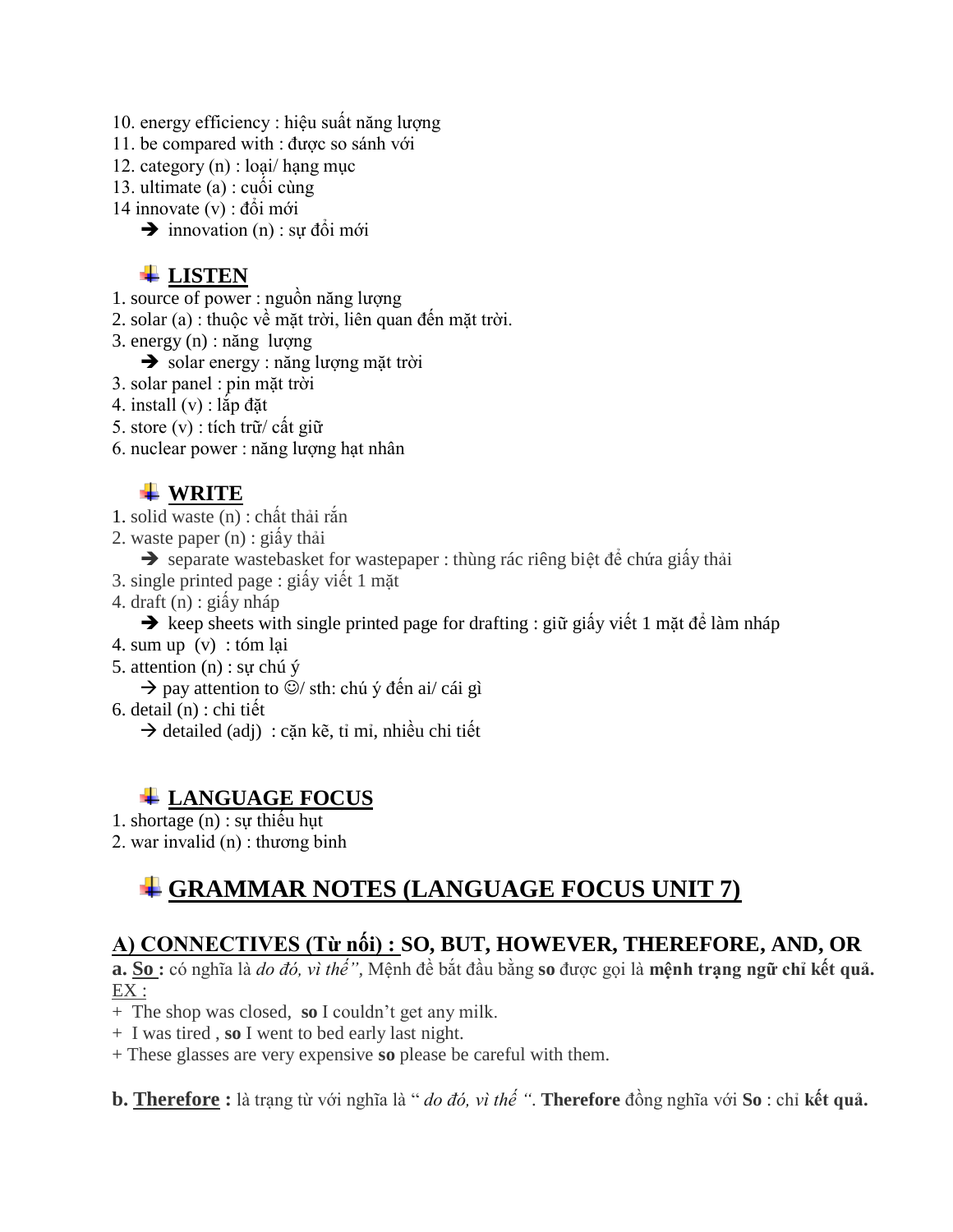$EX:$ 

- + He's busy**; therefore** he can't help you.
- + He's busy**. Therefore** he can't help you.
- + He's busy. He**, therefore,** can't help you.

**c. But :** là liên từ chỉ **sự đối lập** với nghĩa là *"nhưng, nhưng mà"*.  $EX:$ 

- + She felt ill, **but** she went to school.
- + My house is small, **but** it's very comfortable.

**d. However** có nghĩa là *"tuy nhiên, tuy thế"*. **However** được dùng để chỉ **sự đối lập** giữa hai mệnh đề.

 $EX:$ 

- + Everyone played well**. However,** we still lost the game.
- + Everyone played well. We still lost the game**, however.**
- + Nam often studies hard at school**; however,** he doesn't get many good marks in some subjects.

**e. Because = Since = As** : dùng để chỉ **nguyên nhân** của một hành động sự việc nào đó.

 $EX:$ 

I failed in my exam **because/ since/ as** I didn't study.

**Because/ Since/ As** she wanted to pass her exam, she decided to study well.

**f. And :** dùng để **thêm thông tin** vào câu nói

EX: My hobbies are playing soccer **and** listening to music

**g. Or : (hoặc):** dùng **để giới thiệu một khả năng khác** EX: Would you like tea **or c**offee?

#### **B) PHRASAL VERBS ( Cụm động từ)**

**a. Turn off # turn on**: tắt ≠ mở

Ex: I forgot to **turn off** the light when I went out. Ex: I **turn on** the light! It's dark in here.

**b. Look for:** tìm kiếm Ex: What are you **looking for**? **c. Look after =** take care of : chăm sóc Ex: Who will **look after** the garden when you're on vacation?

**d. Go on** +  $N/\nu$ -ing = continue, carry on, keep on : tiếp tục Ex: If you **go on** doing that, you'll be punished.

**e. Look forward to + N/V-ing** = expect, hope for, plan for : trông đợi, mong chờ Ex : + Are you **looking forward to** your vacation?

+ I'm really **looking forward to** working with you.